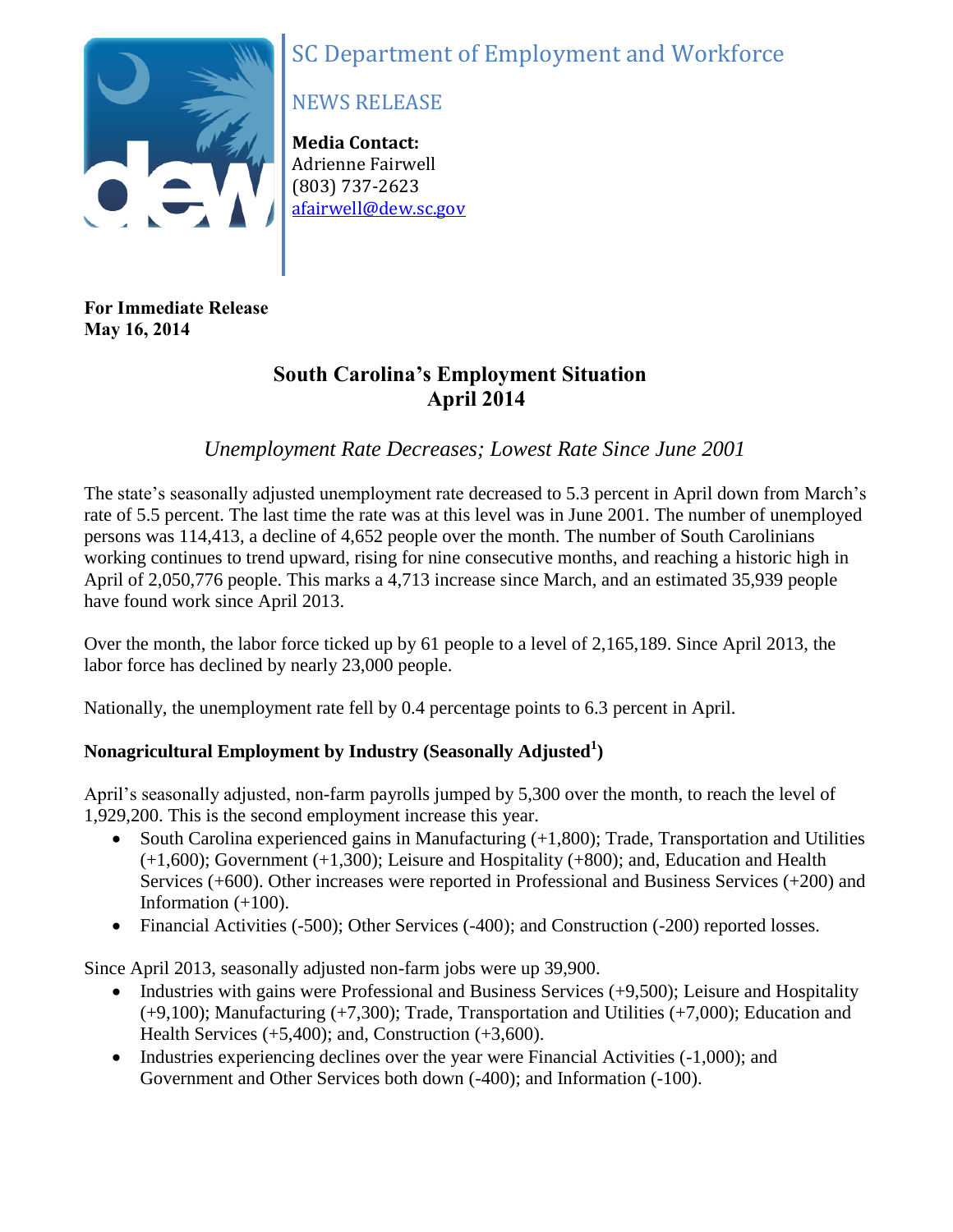### **Nonagricultural Employment by Industry (Not Seasonally Adjusted<sup>2</sup> )**

Not-seasonally adjusted, non-farm payroll employment increased by 19,000 from March to April to a level of 1,937,400. Growth was concentrated in service-providing industries with Leisure and Hospitality leading the way.

In addition to the jump in Leisure and Hospitality (+9,000), the following industries also reported improved employment levels: Trade, Transportation and Utilities (+3,200); Professional and Business Services (+2,500); Manufacturing (+1,700); and Education and Health Services and Government, both with gains of  $(+1,100)$ . Smaller increases were seen in Construction  $(+700)$  and Information  $(+200)$ . Two industries reported losses over the month: Other Services (-300) and Financial Activities (-200).

Since April 2013, not-seasonally adjusted non-farm jobs were up 40,300 overall in South Carolina's workforce. These annual gains came from Leisure and Hospitality (+9,400); Professional and Business Services (+8,900); Trade, Transportation, and Utilities (+7,200); Manufacturing (+7,000); Education and Health Services (+6,300); and Construction (+3,600). There were losses over the year in Financial Activities (-1,000); Other Services (-600); Government (-300); Information (-100); and Natural Resources and Mining (-100).

<sup>1</sup>Seasonally Adjusted: Seasonal adjustment removes the effects of events that follow a more or less regular pattern each year (i.e. tourist-related hiring and school closings in the summer). These adjustments make it easier to observe the cyclical and other nonseasonal movements in data over time.

**<sup>2</sup>Not Seasonally Adjusted**: Effects of regular or seasonal patterns have not been removed from these data.

###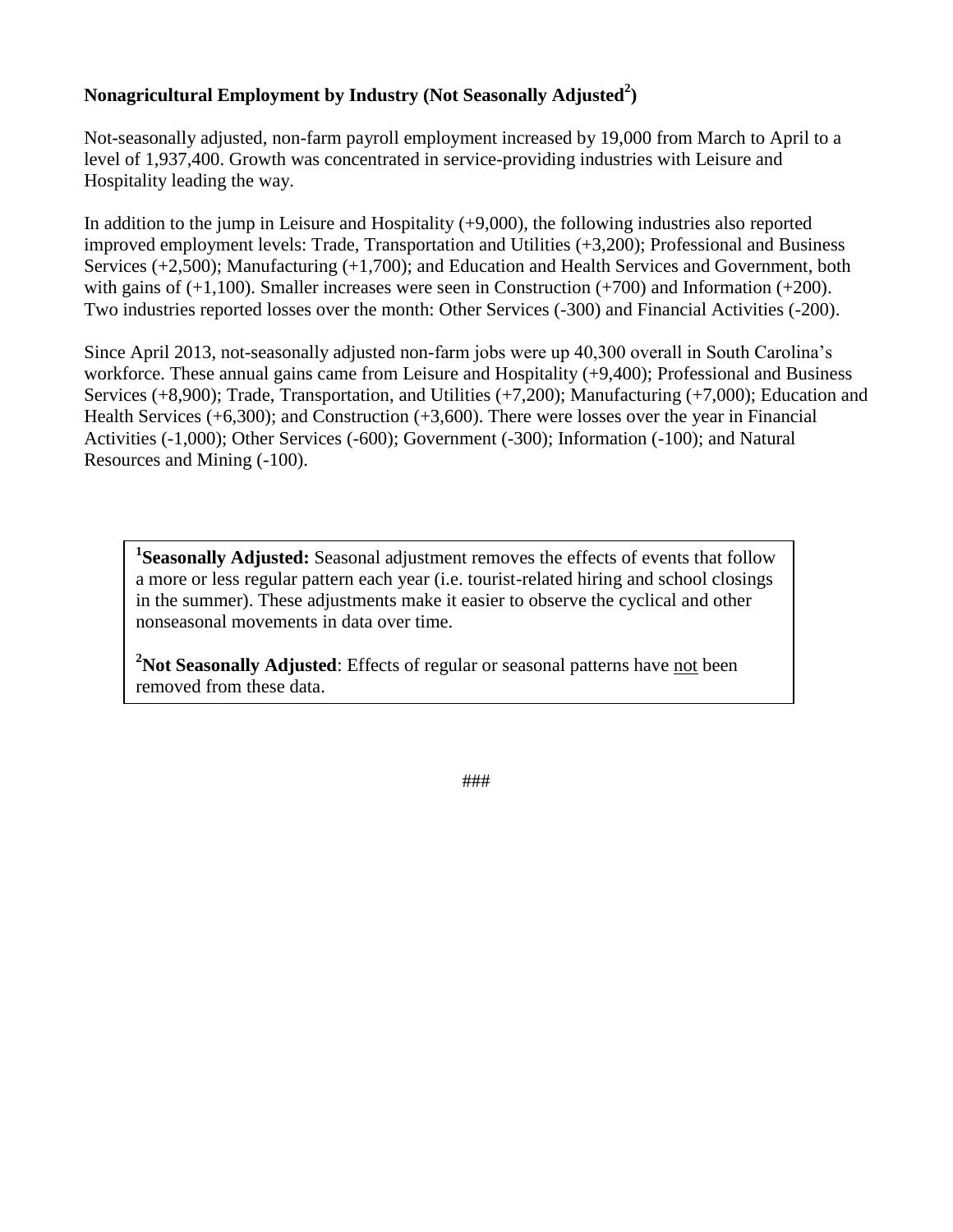### **NONFARM EMPLOYMENT BY INDUSTRY, SEASONALLY ADJUSTED**

#### **Statewide April 2014**

|                                      |           |           |           | <b>March 2014</b> |          | <b>April 2013</b>       |          |  |
|--------------------------------------|-----------|-----------|-----------|-------------------|----------|-------------------------|----------|--|
|                                      |           |           |           | to                |          | to<br><b>April 2014</b> |          |  |
|                                      |           |           |           | <b>April 2014</b> |          |                         |          |  |
|                                      | April     | March     | April     | #                 | %        | #                       | %        |  |
| <b>Industry</b>                      | 2014      | 2014      | 2013      | Change            | Change   | Change                  | Change   |  |
| <b>Total Nonfarm Employment</b>      | 1,929,200 | 1,923,900 | 1,889,300 | 5,300             | 0.27%    | 39,900                  | 2.07%    |  |
| Construction                         | 83,100    | 83,300    | 79,500    | $-200$            | $-0.24%$ | 3,600                   | 4.33%    |  |
| Manufacturing                        | 230.600   | 228,800   | 223,300   | 1,800             | 0.78%    | 7,300                   | 3.17%    |  |
| Trade, Transportation, and Utilities | 366,400   | 364,800   | 359,400   | 1,600             | 0.44%    | 7,000                   | 1.91%    |  |
| Information                          | 26,500    | 26,400    | 26,600    | 100               | 0.38%    | $-100$                  | $-0.38%$ |  |
| <b>Financial Activities</b>          | 94,200    | 94,700    | 95,200    | $-500$            | $-0.53%$ | $-1,000$                | $-1.06%$ |  |
| Professional and Business Services   | 247.400   | 247,200   | 237,900   | 200               | 0.08%    | 9,500                   | 3.84%    |  |
| <b>Education and Health Services</b> | 223,200   | 222,600   | 217,800   | 600               | 0.27%    | 5,400                   | 2.42%    |  |
| Leisure and Hospitality              | 230,300   | 229,500   | 221,200   | 800               | 0.35%    | 9,100                   | 3.95%    |  |
| <b>Other Services</b>                | 70,200    | 70,600    | 70,600    | $-400$            | $-0.57%$ | -400                    | $-0.57%$ |  |
| Government                           | 353,600   | 352,300   | 354.000   | 1,300             | 0.37%    | $-400$                  | $-0.11%$ |  |

#### **NONFARM EMPLOYMENT BY INDUSTRY, NOT SEASONALLY ADJUSTED**

#### **Statewide April 2014**

'n

|                                           |           |              |           | <b>March 2014</b> |          | <b>April 2013</b> |          |  |
|-------------------------------------------|-----------|--------------|-----------|-------------------|----------|-------------------|----------|--|
|                                           |           |              |           | to                |          | to                |          |  |
|                                           |           |              |           | <b>April 2014</b> |          | <b>April 2014</b> |          |  |
|                                           | April     | <b>March</b> | April     | #                 | %        | #                 | %        |  |
| <b>Industry</b>                           | 2014      | 2014         | 2013      | Change            | Change   | Change            | Change   |  |
| <b>Total Nonfarm Employment</b>           | 1,937,400 | 1,918,400    | 1,897,100 | 19,000            | 0.99%    | 40,300            | 2.12%    |  |
| Natural Resources and Mining              | 3,700     | 3,700        | 3,800     | $\Omega$          | $0.00\%$ | $-100$            | $-2.63%$ |  |
| Construction                              | 82,600    | 81,900       | 79,000    | 700               | 0.85%    | 3,600             | 4.56%    |  |
| Manufacturing                             | 230,600   | 228,900      | 223,600   | 1,700             | 0.74%    | 7,000             | 3.13%    |  |
| Trade, Transportation, and Utilities      | 364,300   | 361,100      | 357,100   | 3,200             | 0.89%    | 7,200             | 2.02%    |  |
| Information                               | 26,600    | 26,400       | 26,700    | 200               | 0.76%    | $-100$            | $-0.37%$ |  |
| <b>Financial Activities</b>               | 94,100    | 94,300       | 95,100    | $-200$            | $-0.21%$ | $-1,000$          | $-1.05%$ |  |
| <b>Professional and Business Services</b> | 246,800   | 244,300      | 237,900   | 2,500             | 1.02%    | 8,900             | 3.74%    |  |
| <b>Education and Health Services</b>      | 224,700   | 223,600      | 218,400   | 1,100             | 0.49%    | 6,300             | 2.88%    |  |
| Leisure and Hospitality                   | 234,800   | 225,800      | 225,400   | 9,000             | 3.99%    | 9,400             | 4.17%    |  |
| <b>Other Services</b>                     | 70,300    | 70.600       | 70,900    | $-300$            | $-0.42%$ | -600              | $-0.85%$ |  |
| Government                                | 358,900   | 357,800      | 359,200   | 1,100             | 0.31%    | $-300$            | $-0.08%$ |  |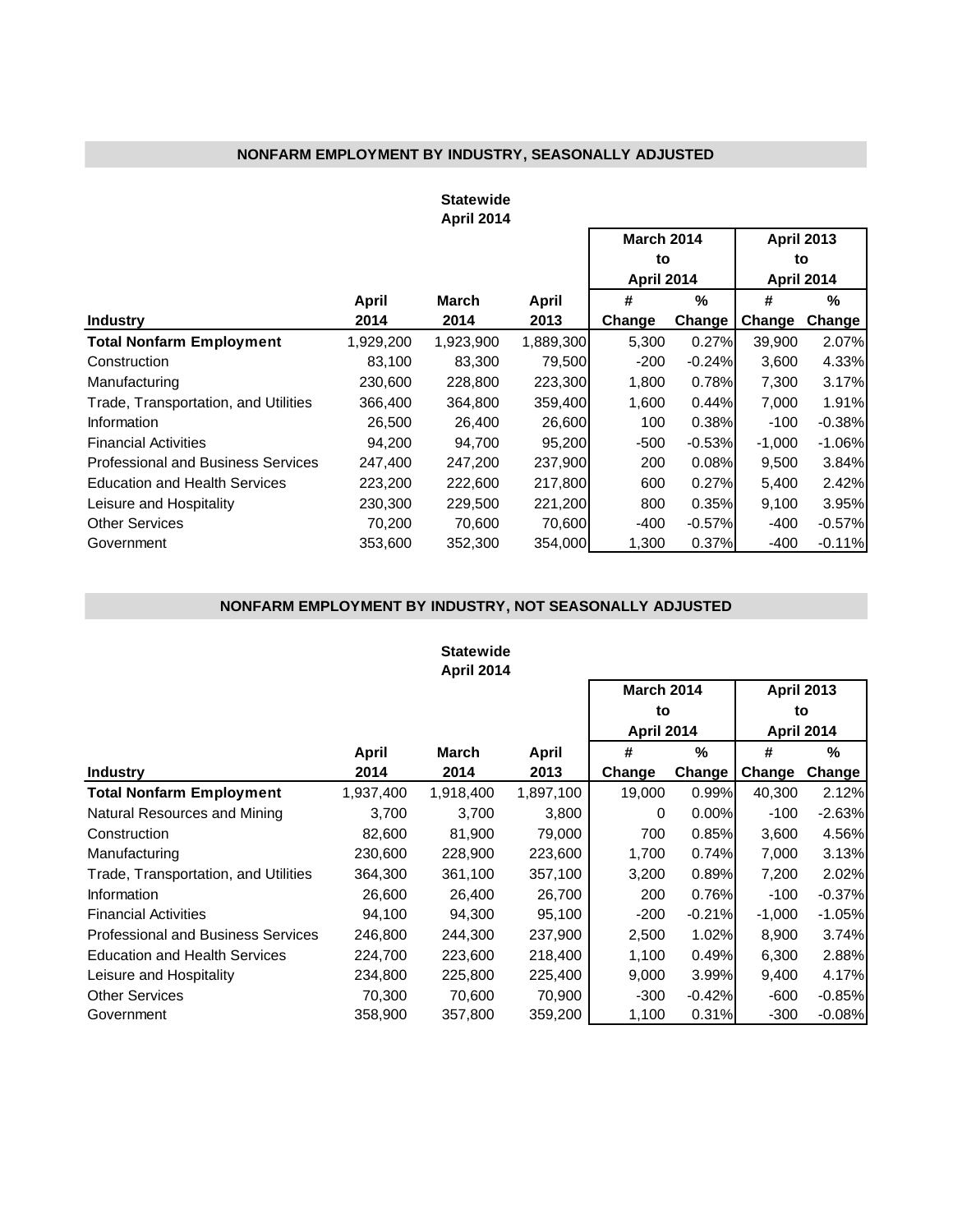#### **NONFARM EMPLOYMENT BY AREA, SEASONALLY ADJUSTED**

#### **April 2014 South Carolina & Metropolitan Areas**

|                                         |           |              |           | <b>March 2014</b> |          | <b>April 2013</b><br>to |         |  |
|-----------------------------------------|-----------|--------------|-----------|-------------------|----------|-------------------------|---------|--|
|                                         |           |              |           | to                |          |                         |         |  |
|                                         |           |              |           | <b>April 2014</b> |          | <b>April 2014</b>       |         |  |
|                                         | April     | <b>March</b> | April     | #                 | %        | #                       | %       |  |
| <b>AREA</b>                             | 2014      | 2014         | 2013      | Change            | Change   | Change                  | Changel |  |
| <b>Statewide</b>                        | 1,929,200 | 1,923,900    | 1,889,300 | 5,300             | 0.27%    | 39,900                  | 2.07%   |  |
| Anderson MSA                            | 66,200    | 66,500       | 63,500    | $-300$            | $-0.45%$ | 2,700                   | 4.08%   |  |
| Charleston/North Charleston MSA         | 314,400   | 313,300      | 309,300   | 1.100             | 0.35%    | 5,100                   | 1.62%   |  |
| Columbia MSA                            | 367,400   | 364,000      | 360,700   | 3,400             | 0.93%    | 6,700                   | 1.82%   |  |
| Florence MSA                            | 84.600    | 84.900       | 84,300    | $-300$            | $-0.35%$ | 300                     | 0.35%   |  |
| Greenville MSA                          | 318,000   | 317,700      | 310,100   | 300               | 0.09%    | 7.900                   | 2.48%   |  |
| Myrtle Beach/Conway/N. Myrtle Beach MSA | 122,800   | 120,400      | 118,600   | 2.400             | 1.95%l   | 4,200                   | 3.42%   |  |
| Spartanburg MSA                         | 129.900   | 130,000      | 127.600   | $-100$            | $-0.08%$ | 2,300                   | 1.77%   |  |
| <b>Sumter MSA</b>                       | 38,400    | 38,300       | 37,600    | 100               | 0.26%    | 800                     | 2.08%   |  |

#### **NONFARM EMPLOYMENT BY AREA, NOT SEASONALLY ADJUSTED**

#### **April 2014 South Carolina & Metropolitan (Not Seasonally Adjusted)**

|                                         |           |           |           | <b>March 2014</b> |          | <b>April 2013</b><br>to<br><b>April 2014</b> |         |  |
|-----------------------------------------|-----------|-----------|-----------|-------------------|----------|----------------------------------------------|---------|--|
|                                         |           |           |           | to                |          |                                              |         |  |
|                                         |           |           |           | <b>April 2014</b> |          |                                              |         |  |
|                                         | April     | March     | April     | #                 | %        | #                                            | %       |  |
| <b>AREA</b>                             | 2014      | 2014      | 2013      | Change            | Change   | Change                                       | Changel |  |
| <b>Statewide</b>                        | 1,937,400 | 1,918,400 | 1,897,100 | 19.000            | 0.99%    | 40,300                                       | 2.12%   |  |
| Anderson MSA                            | 66,600    | 66.300    | 63,600    | 300               | 0.45%    | 3,000                                        | 4.72%   |  |
| Charleston/North Charleston MSA         | 314,600   | 310,900   | 310,400   | 3,700             | 1.19%    | 4,200                                        | 1.35%   |  |
| Columbia MSA                            | 367,700   | 363,600   | 361,600   | 4,100             | 1.13%    | 6,100                                        | 1.69%   |  |
| Florence MSA                            | 85,200    | 85,300    | 84,400    | -100              | $-0.12%$ | 800                                          | 0.95%   |  |
| <b>Greenville MSA</b>                   | 318,600   | 317,500   | 310.500   | 1.100             | 0.35%    | 8.100                                        | 2.61%   |  |
| Myrtle Beach/Conway/N. Myrtle Beach MSA | 124,200   | 116,600   | 120,600   | 7,600             | 6.52%    | 3,600                                        | 2.99%   |  |
| Spartanburg MSA                         | 130,500   | 130,500   | 127,900   | 0                 | $0.00\%$ | 2,600                                        | 2.03%   |  |
| <b>Sumter MSA</b>                       | 38,600    | 38,400    | 37,900    | 200               | 0.52%    | 700                                          | 1.85%   |  |

*Note : Employment estimates have been rounded to the nearest hundred. Sum of detail may not equal totals due to rounding or the exclusion of certain industries from publication. All data are subject to revision.*